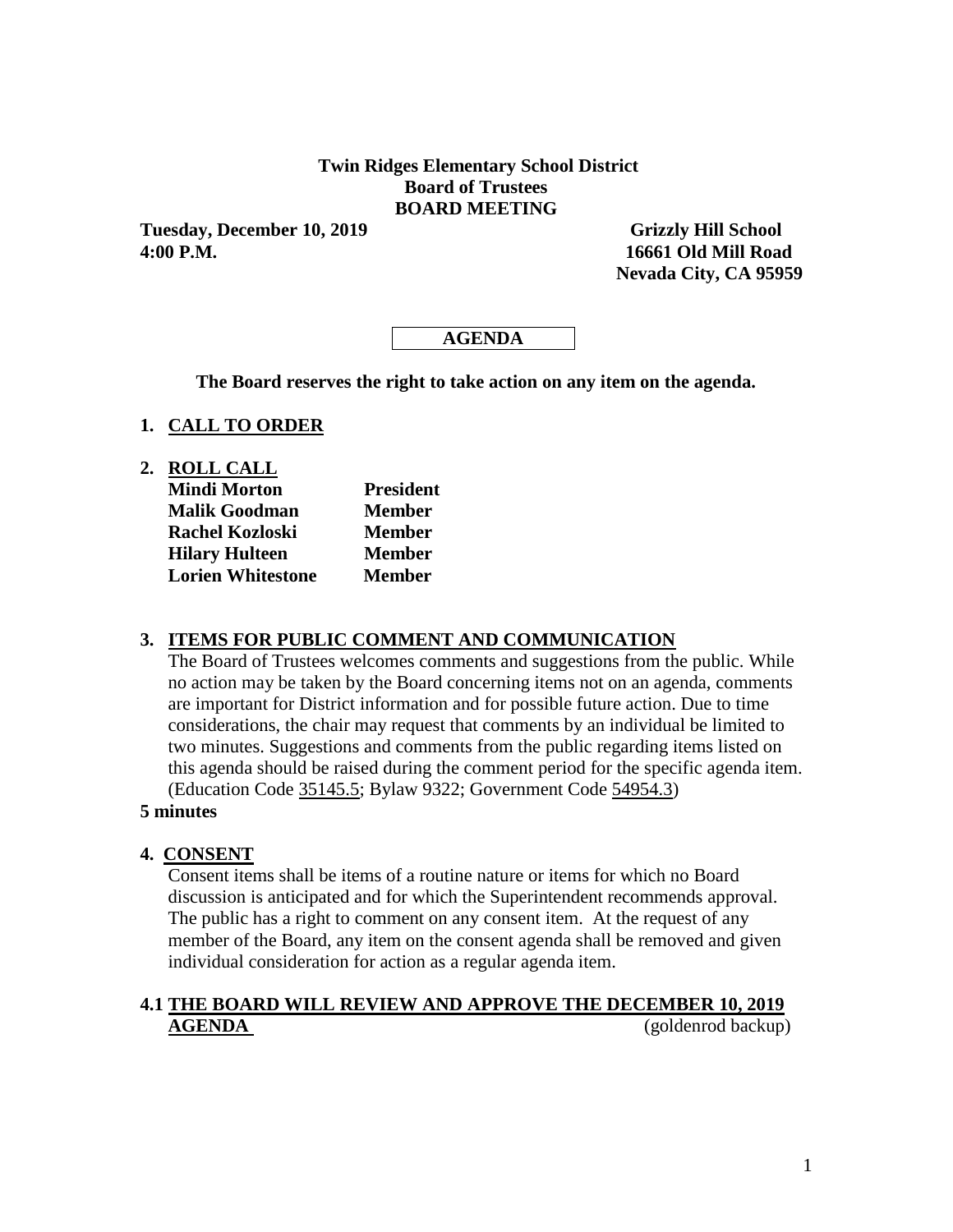## **4.2 THE BOARD WILL REVIEW AND APPROVE THE MINUTES OF NOVEMBER 12, 2019** (blue backup)

### **4.3THE BOARD WILL REVIEW AND APPROVE THE MINUTES OF JUNE 11, 2019** (peach backup)

### **4.3 APPROVE WARRANTS** (yellow backup)

## **5. NORTH POINT ACDEMY SITE USE KARLA AARON Information/action 10 minutes**

**6. PGE EASEMENT Information/action 15 minutes** (salmon backup)

**7. FAMILY RESOURCE CENTER Information 5 minutes** 

### **8. ANNUAL BOARD ORGANIZATIONAL MEETING**

The organizational meeting is normally held in December **Action 10 minutes**

### **Election of Board President**

The Board President presides as the chairperson at Board meetings, consults With the Superintendent in the preparation of the Board agenda, and acts as The spokesperson for the Board as designated.

### **Election of Clerk**

The Board Clerk monitors the payment of bills and serves as acting President in the absence of the President

### **Election of Secretary (Superintendent)**

The Board Secretary prepares Board Agendas, maintains minutes and all District And Board records; prepares documents, prepares a tentative calendar for the ensuing

School year for the consideration of the Board, submits all correspondence addressed To the Board to the Board President and all members.

### **Election of Timekeeper**

The Timekeeper manages the time spent on each agenda item.

### Election of Local CSBA Representative

The Local CSBA Representative serves as the Board's representative to the Nevada County School Board's Association. Meets 4 times per year.

County Trustee Representative Only as needed.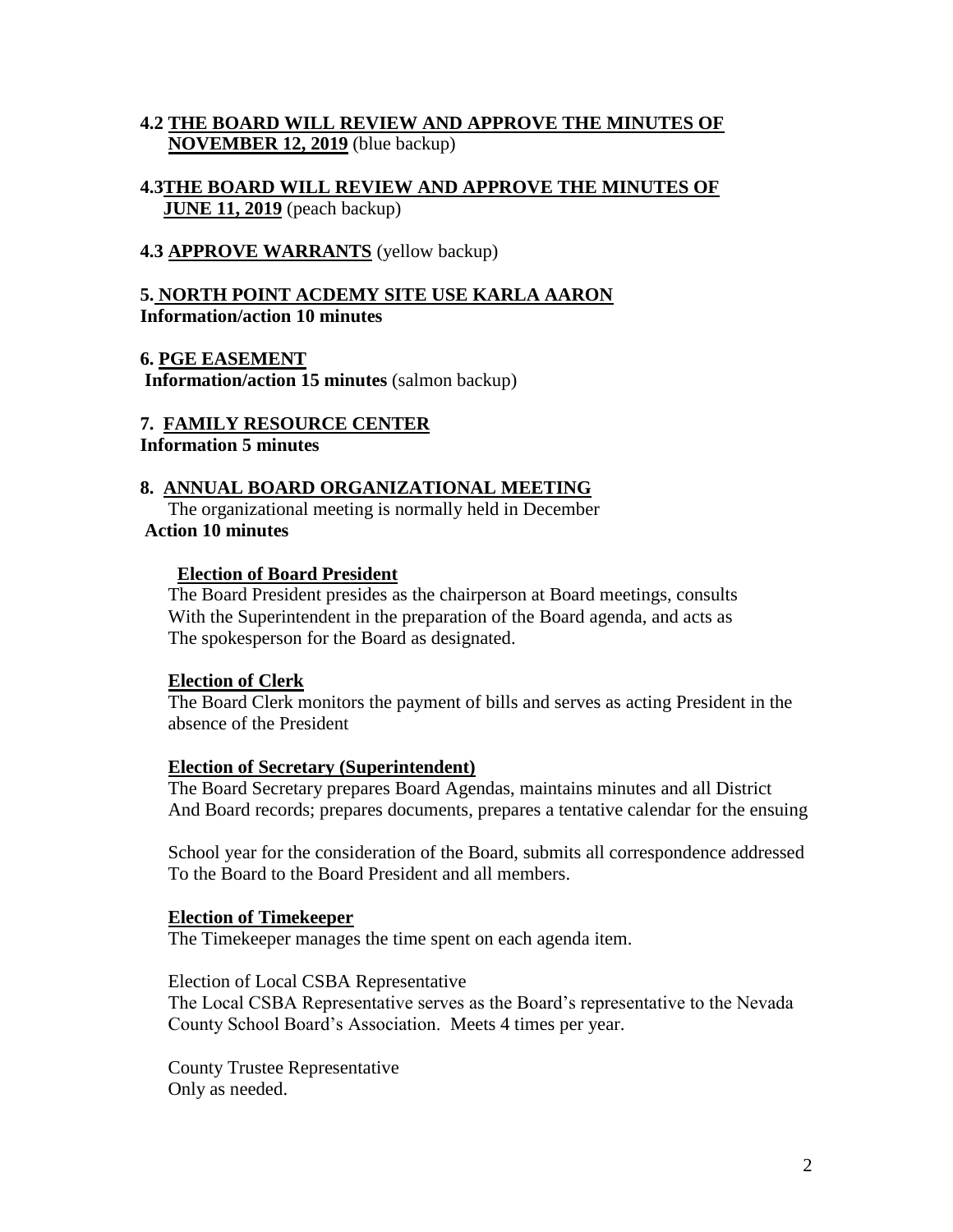Election of Negotiation Representative and Alternate

The Negotiation Representative and Alternate represents the Board in negotiations with all bargaining units including the Twin Ridges Teachers' Association and the California Schools Employee Association.

Selection of Monthly Meeting Days and Times

The Board will determine the monthly meeting days and set the times for these Meetings.

## **9. TEACHERS REPORT**

### **a. Washington School Enrollment**

| ∼<br>Grade      | $-$<br>n. |  |  | ш | $\sim$<br> | m<br>`otal |
|-----------------|-----------|--|--|---|------------|------------|
| <b>Students</b> |           |  |  |   |            |            |

## **b. Grizzly Hill School Enrollment**

| -<br>Grade      | 'K/K/1<br>--<br>К<br>--- |   |    |   |   |        | O      | $\sqrt{2}$<br>v | <b>Total</b> |
|-----------------|--------------------------|---|----|---|---|--------|--------|-----------------|--------------|
| <b>Students</b> |                          | ◡ | ⊥ື | ◡ | ◡ | $\sim$ | ╰<br>- |                 | ۹ſ<br>◡      |

**Information**

**4 minutes**

## **c. P.B.I.S. Report**

## **10. BOARD REPORT**

## **11. ANNUAL APPROVAL OF DISTRICT ORGANIZATION CHART**

There are no new changes to the organizational chart; this reflects the current populated positions in the District. Superintendent will report on process. The superintendent recommends approval. (pink backup) **Action 10 minutes**

# **12. FACILITIES UPDATE /MAINTENCE UPDATE**

**Information/action 5 minutes**

## **13. GRIZZLY HILL GENERATOR**

**Information/action 3 minutes**

## **14. APPROVE UPDATE TECH WIRING FOR GRIZZLY HILL**

**Information/action 3 minutes** (gray backup) **Contract signing** 

**15. OAK TREE FACILITIES USE Discussion 20 minutes**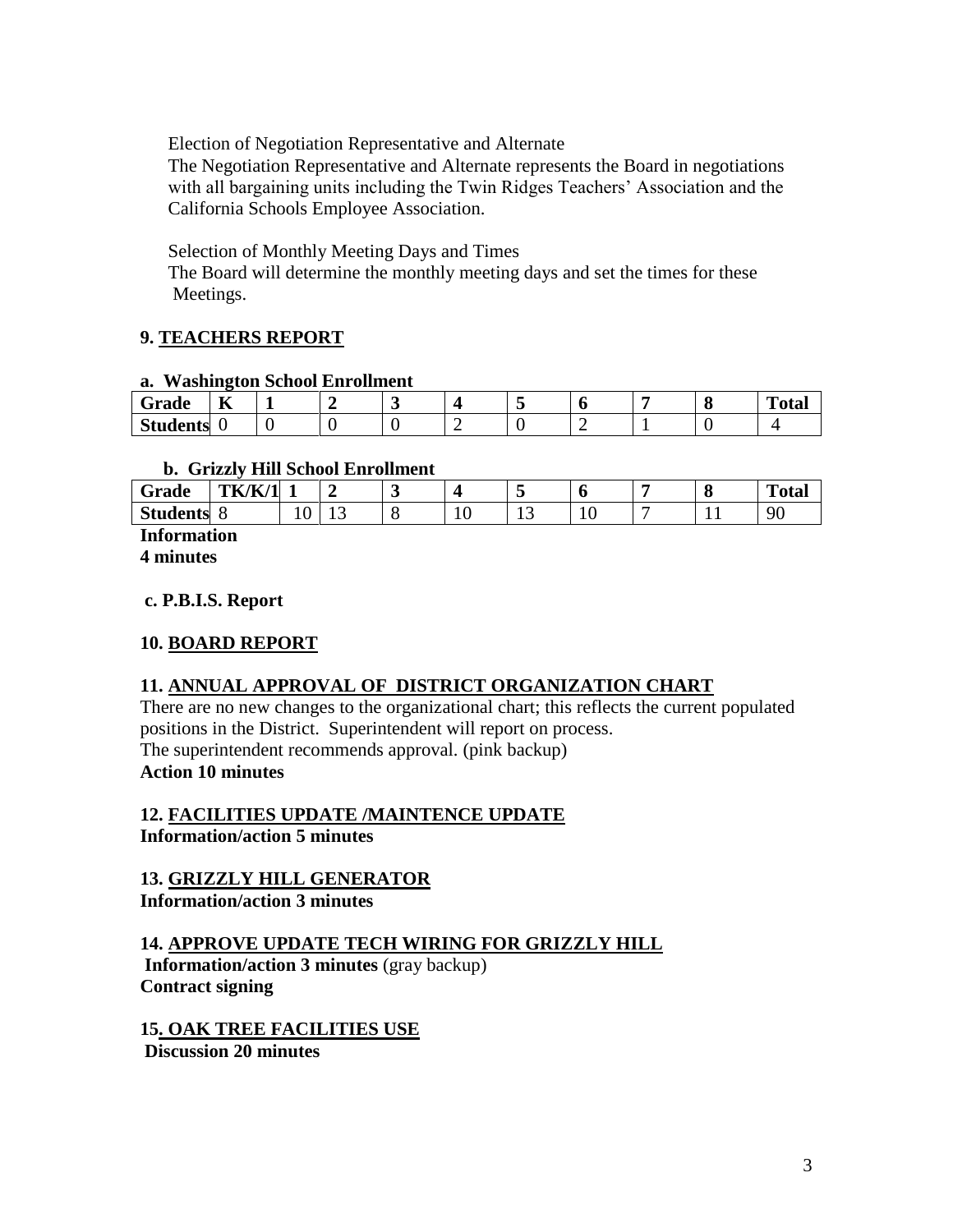#### **16. SUPERINTENDANT REPORT Information 15 minutes**

### **17. UPDATE ON BOARD POLICIES**

 **Twin Ridges Elementary School District Board Policy updates per CSBA Legal Recommendations Series 0000, 1,000, 2,000, 3,000 & 7,000: Board bylaws Information 2 minutes** 

**18. LCAP Information 3 minutes**

**19.JULY 1, 2019- SEPTEMBER 30, 2019 WILLIAMS UNIFORM COMPLAINT SUMMERY** (orchid backup)

**20. WINTER PROGRAM Information 5 minutes**

### **21. RETREAT**

Discussions regarding fidelity of programs for students (January or February) **Discussion/action 10 minutes**

## **22. PUBLIC COMMENT REGARDING CLOSED SESSION ADJOURN TO CLOSED SESSION**

## **b. ADJOURN TO CLOSED SESSION**

**c. CLOSED SESSION PUBLIC EMPLOYEE PERFORMANCE EVALUATION Government Code 54957 Title: Certificated**

## **d. RECONVENE FROM CLOSED SESSION**

## **e. COMMENT REGARDING CLOSED SESSION**

# **23. FUTURE AGENDA ITEMS**

**2 minutes**

## **24. ADJOURNMENT**